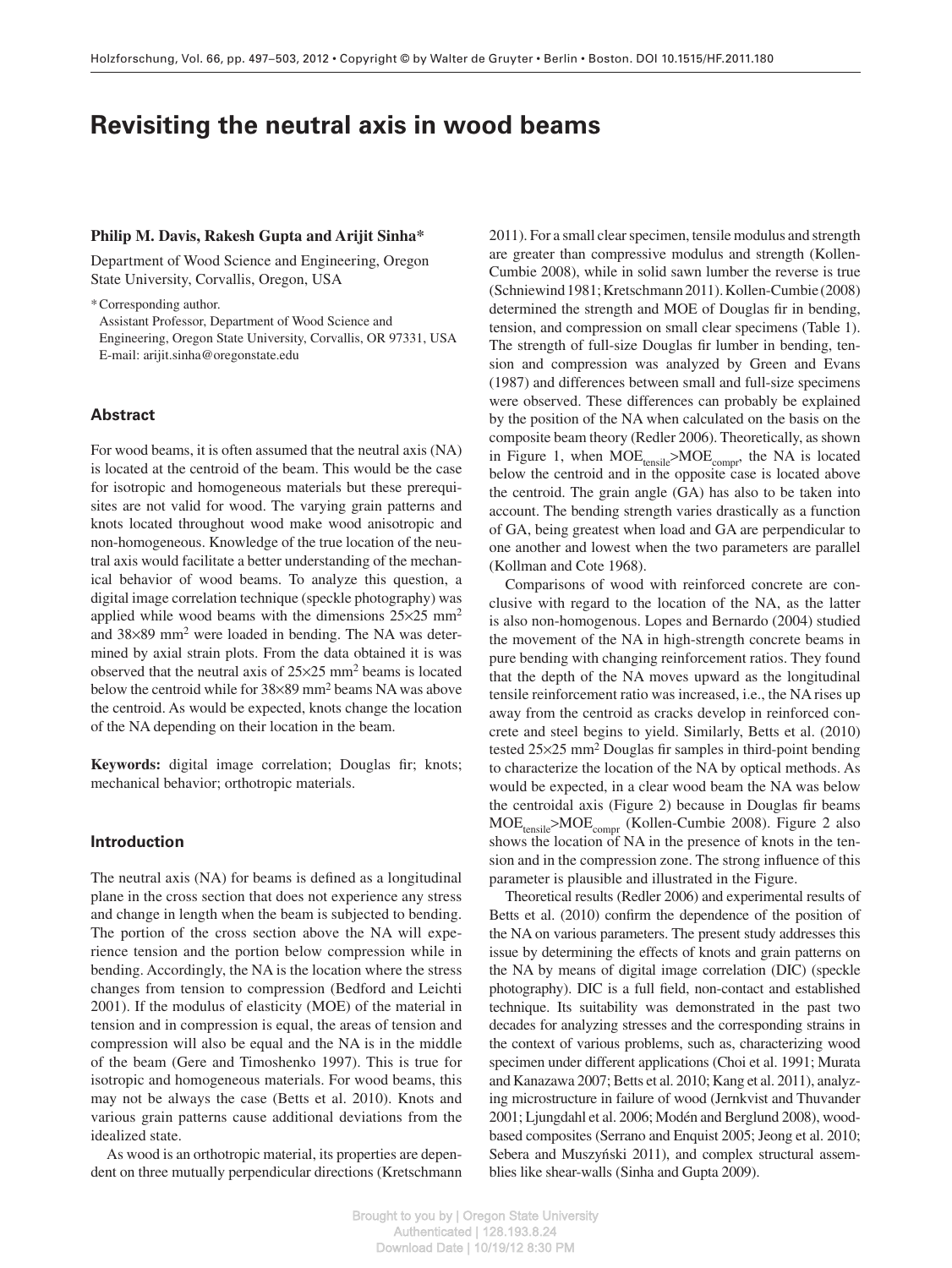|                      | Bending        |               | Tension        |               | Compression    |               |
|----------------------|----------------|---------------|----------------|---------------|----------------|---------------|
| Anatomical direction | Strength (MPa) | MOE (GPa)     | Strength (MPa) | MOE (GPa)     | Strength (MPa) | MOE (GPa)     |
| Radial               | 8.763(11, 4)   | 0.669(11, 4)  | 5.244(9, 7)    | 0.009(9, 11)  | 7.73(10, 30)   | 0.530(10, 26) |
| Tangential           | 4.830(10, 8)   | 0.676(10, 4)  | 2.691(10, 14)  | 0.010(10, 11) | 8.83 (15, 19)  | 0.526(15, 18) |
| Longitudinal         | 86.25(10, 8)   | 15.53(10, 10) | 75.21(9, 10)   | 6.49(9, 10)   | 52.51(11, 4)   | 4.57(11, 2)   |

**Table 1** Average strength and modulus of elasticity values for Douglas fir in bending ( $19 \times 19 \times 292$  mm), compression ( $25 \times 25 \times 100$  mm), and tension [dog-bone shaped 6.4×(50–25)×230 mm] in three orthogonal directions, tested by Kollen-Cumbie (2008) according to ASTM D 143. The number of samples per test configuration and the coefficient of variation are shown in parentheses (*n*, COV).

MOE, modulus of elasticity.

In the present work, specifically, we examined the location of the NA in beams  $25 \times 25$  mm<sup>2</sup> of both Douglas fir and other wood species, and for beams  $38 \times 89$  mm<sup>2</sup> of Douglas fir, and also estimated qualitatively the influence of knots on the NA.

## **Materials and methods**

#### **Sample preparation**

Beams from clear wood  $(25 \times 25 \times 406 \text{ mm}^3)$  of Douglas fir, Southern yellow pine, Hem fir, alder, and oak were prepared (Table 2, Figure 3a). In addition, a beam  $(25 \times 25 \times 406 \text{ mm}^3)$  of Hem fir was tested with a knot in compression and then (after inversion) in tension. Four larger Douglas-fir samples (38×89×1000 mm<sup>3</sup>) were also tested (Table 3, Figure 3b). Sample 1 was a clear specimen, Sample 2 contained a knot in compression, Sample 3 contained a knot in the center, and Sample 4 contained a knot in tension. A quadratic hollow steel beam,  $25 \times 50$  mm<sup>2</sup> with 1.65 mm wall thickness, was also tested (loaded to only about 6.0 kN) for validation of the data-acquisition system and to allow comparison of results from the wooden beams with those from a homogeneous specimen.

#### **Digital image correlation**

 The test beams were sprayed with a coat of white paint and then overlaid with a black speckle pattern (Figure 4a). The setup consisted of a pair of cameras (placed on tripods) arranged at an angle



**Figure 1** Depth of neutral axis vs. modular ratio according to classical beam theory (compiled from Redler 2006).

between  $30^{\circ}$  and  $60^{\circ}$  to take stereoscopic images of the area of interest (Figure 4b). For more details on DIC please see Sutton et al. (1983) and Sinha and Gupta (2009) . The time between images taken under load (0.05 s) was set to be short enough for the software to recognize the speckle pattern, but long enough to avoid the collection of more images than needed. The images were analyzed by the VIC-3D software (Correlated Solutions Inc., Columbia, SC, 2005). It is necessary to calibrate the system before making quantitative measurements.

#### **Testing**

The  $25 \times 25$  mm<sup>2</sup> beams were loaded with a single load point at the middle of the 356 mm span (ASTM D143) at a rate of 5 mm min<sup>-1</sup> with the cameras capturing images every 0.05 s. The nominal 38 × 89 mm 2 beams were loaded with two load points spaced 356 mm apart and centered in a 965 mm span (similar to ASTM D198) at a rate of 5 mm min<sup>-1</sup> with a maximum load set at 10 kN. The cameras captured images every 5 s. The larger beams were not loaded to failure because the intention was to turn each beam by  $180^\circ$  and load it again to obtain more results. These beams were rotated, keeping the front face of the beam facing the camera view. The loading and image capture rates were adapted to the VIC-3D software capacity. All  $25 \times 25$  mm<sup>2</sup> specimens were loaded to failure except the specimen with a knot. That specimen was first loaded with the knot in tension and was not loaded to failure; after inverting the beam, however, the specimen was loaded to failure. All beams were supported on a pin support (allowed rotation but no translation in any



**Figure 2** Neutral axis location for 25×25 mm Douglas fir sample (created with data from Betts et al. 2010).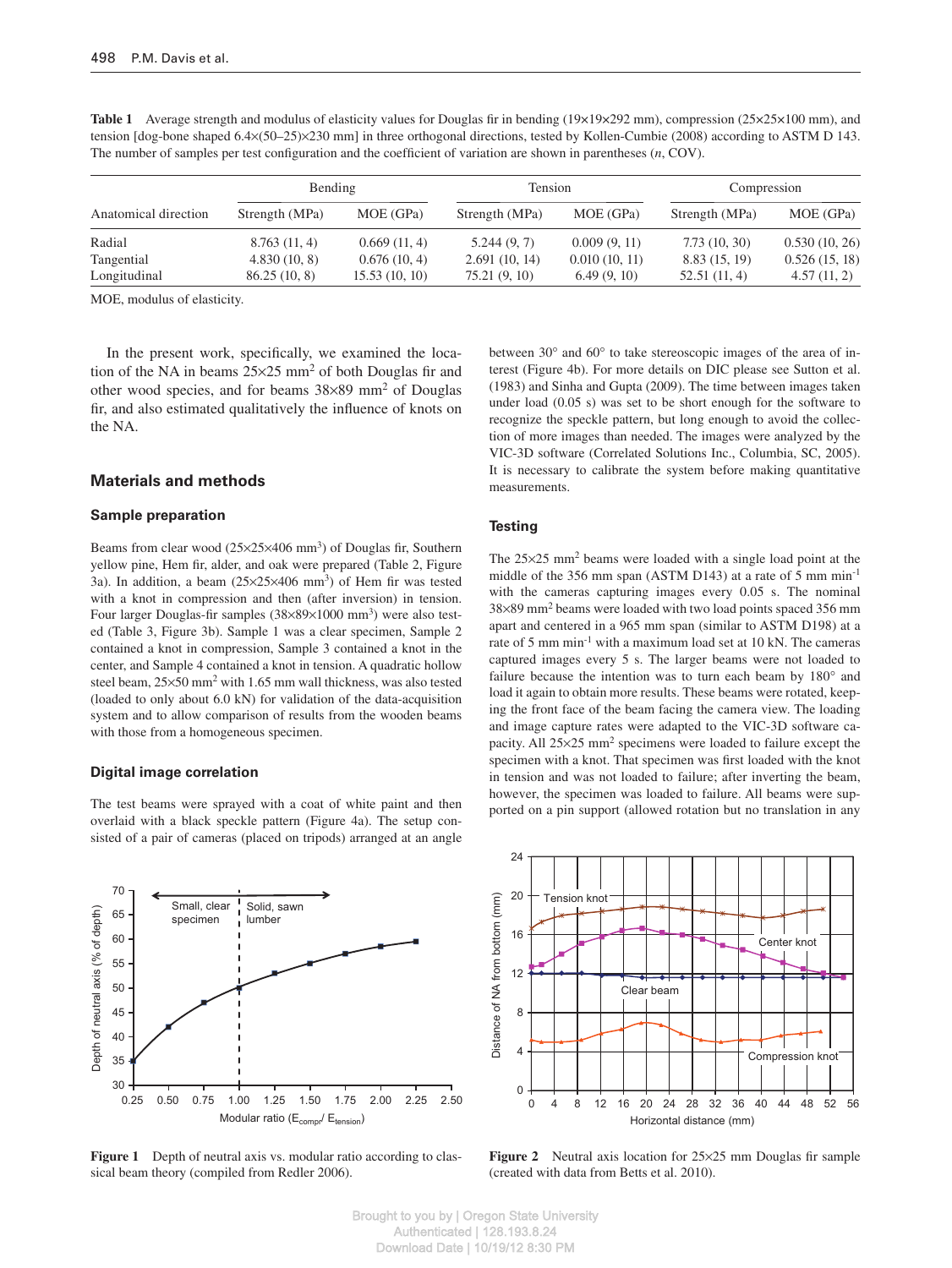| Specimen<br>no. | <b>Species</b><br>Scientific name | Distance of<br>$NA$ (mm) |  |  |
|-----------------|-----------------------------------|--------------------------|--|--|
|                 | Douglas fir                       | 11.68                    |  |  |
|                 | Pseudotsuga menziesii             |                          |  |  |
|                 | Southern yellow pine              | 11.68                    |  |  |
|                 | Pinus palustris                   |                          |  |  |
| 5               | Hem fir                           | 10.16                    |  |  |
|                 | Tsuga heterophylla                |                          |  |  |
| 6               | Alder                             | 11.18                    |  |  |
|                 | Alnus rubra                       |                          |  |  |
|                 | Oak                               | 11.43                    |  |  |
|                 | Ouercus rubra                     |                          |  |  |
|                 | Average                           | 11.22                    |  |  |

**Table 2** Distance of the neutral axis (NA) from the bottom (from the tension face) for clear  $25 \times 25$  mm<sup>2</sup> beams.

Specimens 2 and 3 with knot, therefore not listed.

direction) at one end and on a roller support (allowed translation along the longitudinal axis of the beam but no translation perpendicular to it and no rotation) at the other end. The load head was rounded as usual.

### **Image data processing**

 Image data processing was carried out with VIC 3D software: after data collection an area of interest (AOI) was defined for analysis (Figure 4a). The AOI should be adapted to the computing capacity of the program. A contour plot of the axial strain permits the determination of the NA location (Figure 5).

## **Results and discussion**

## **25** × **25 mm 2 beams**

Axial strain  $(\varepsilon_{xx})$  contour plots were produced for each specimen and the plot at the maximum load was the basis for approximating the location of the NA because the NA is most clearly defined here. The location of NA is not a clear straight line but a jagged one, and its location is varies along the beam. An averaging process is needed to ascertain the NA (Figure 6b, Table 2).

 Despite statistical variations, all NAs of the various species are consistently located below the centroid of the beam. The range of locations varies from 1 mm to 2.5 mm below the centroid (half-way distance) of the beam. For comparison, Betts et al. (2010) as a reference paper for small clear specimens, found the NA to be approximately 1.1 mm below the centroid of the beam. The variation between the species is probably attributable to their different values for tensile and compressive modulus of elasticity.

 With a knot in the tension zone, the NA shifted upward and was found to be 3 mm above the centroid of the Hem fir beams. With a knot as weak point in compression, the NA shifted expectedly down and was approximately 2.5 mm



**Figure 3** Examples for the wood specimens tested, of dimension (a)  $25 \times 25$  mm<sup>2</sup> and (b)  $38 \times 89$  mm<sup>2</sup>.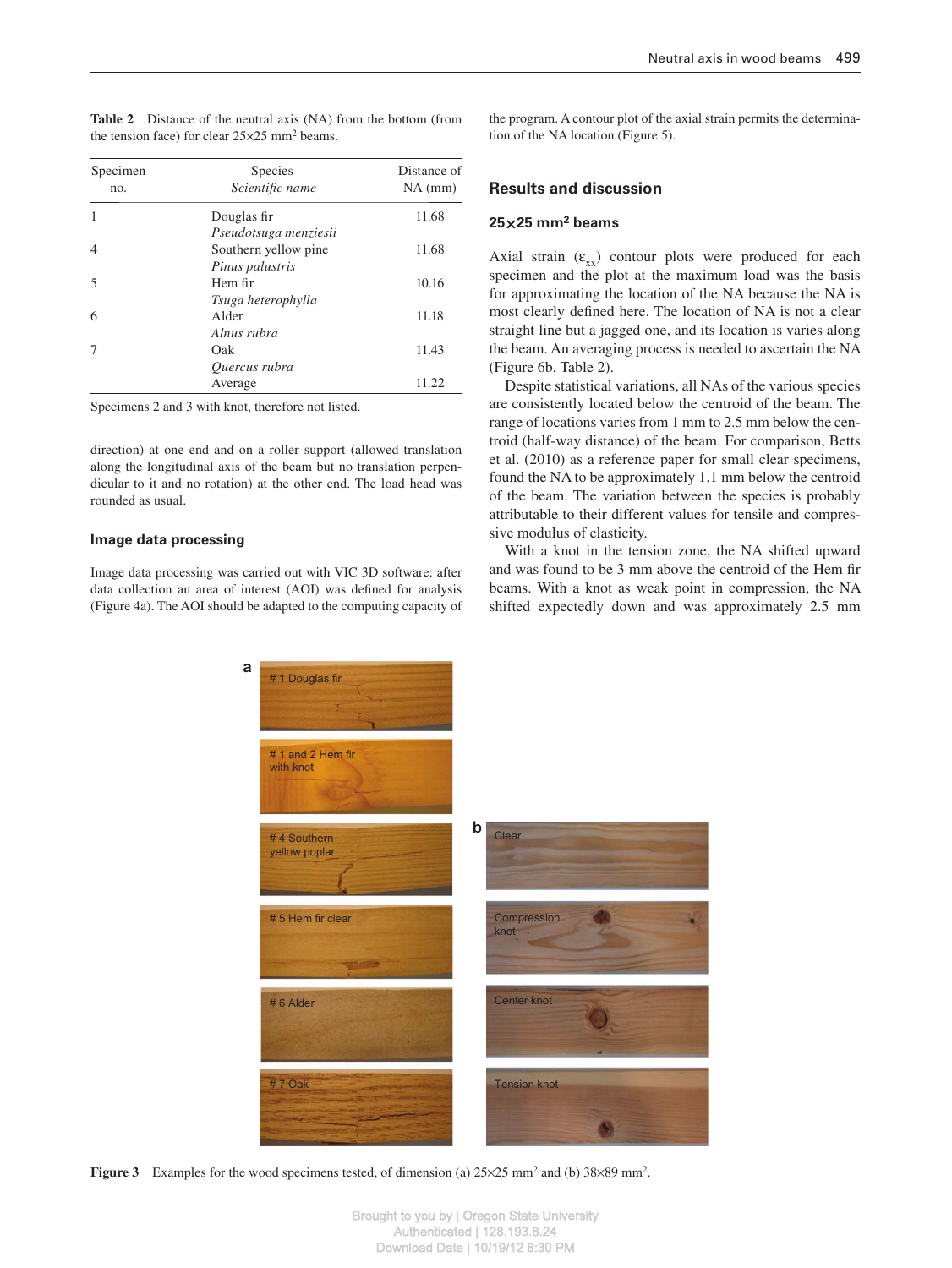|                             |               | Dimensions of beam | Distances (mm) |                |                                       |  |
|-----------------------------|---------------|--------------------|----------------|----------------|---------------------------------------|--|
| Specimen                    | Length $(mm)$ | $Cross-cut (mm)$   | Half-distance  | NA from bottom | $\triangle$ Deviation NA <sup>a</sup> |  |
| la (clear)                  | 1619.3        | $38\times89.4$     | 44.7           | 46.2           | $+1.5$                                |  |
| 1b (inverted, clear)        | 1619.3        | $38\times89.4$     | 44.7           | 47.1           | $+2.4$                                |  |
| 2a (compression knot)       | 1765.3        | $38\times89.2$     | 44.6           | 40.0           | $-4.6$                                |  |
| 2b (inverted, tension knot) | 1765.3        | $38\times89.2$     | 44.6           | 50.7           | $+6.1$                                |  |
| 3a (center knot)            | 1663.7        | $38\times89.2$     | 44.6           | 41.8           | $-2.8$                                |  |
| 3b (inverted, center knot)  | 1663.7        | $38\times89.2$     | 44.6           | 35.6           | $-9.0$                                |  |
| 4a (tension knot)           | 1384.3        | $38\times88.6$     | 44.3           | 52.5           | $+8.2$                                |  |

Table 3 Neutral axis (NA) locations from the bottom (from the tension face), and deviation from centroid of Douglas fir beams  $38 \times 89$  mm<sup>2</sup>.

 ${}^{\text{a}}$ NA is above (+) or below (-) the half-distance.

below the centroid of the beam. In these circumstances the NA moves down to keep the internal tension and compression forces balanced. This is also in agreement with the findings of Betts et al. (2010) for Douglas fir.

## **38** × **89 mm beams**

 The NAs for the beams with larger dimensions do not behave quite as expected for clear specimens (Table 3). Each specimen was run once and then inverted, except for specimen 4a for experimental reasons (the beam was too short). In Table 3,

'a' denotes the specimen in its original orientation and 'b' the specimen inverted.

 With the knot in compression (2a), the NA deviated 4.6 mm below the geometrical center of the beam (Table 3) and was located at 40 mm from tension face (bottom face), which is at about  $45\%$  of the depth of the beam, similar to the results published by Betts et al. (2010) (our reference paper for small clear beams). The beams with a knot in tension, beam 2b and beam 4a, had an average NA location at 50.7 mm (6.1 mm above centroid) and 52.5 mm (8.2 mm above centroid), respectively, from the tension face



1 - Cross head; 2 - Speckle pattern; 3 - Specimen; 4 - End supports; 5 - DIC camera system

**Figure 4** Sample, speckle pattern and area of interest for (a) digital image correlation (DIC) software and (b) DIC set-up.



**Figure 5** Contour plots using DIC and location of neutral axis. (a) Typical axial strain contour plot  $(\epsilon_{xx})$  at 75% peak load for Hem fir; (b) high and low point definition for determining neutral axis location at 75% peak load for Hem fir; (c) axial strain  $(\varepsilon_{xx})$  plot for the steel beam.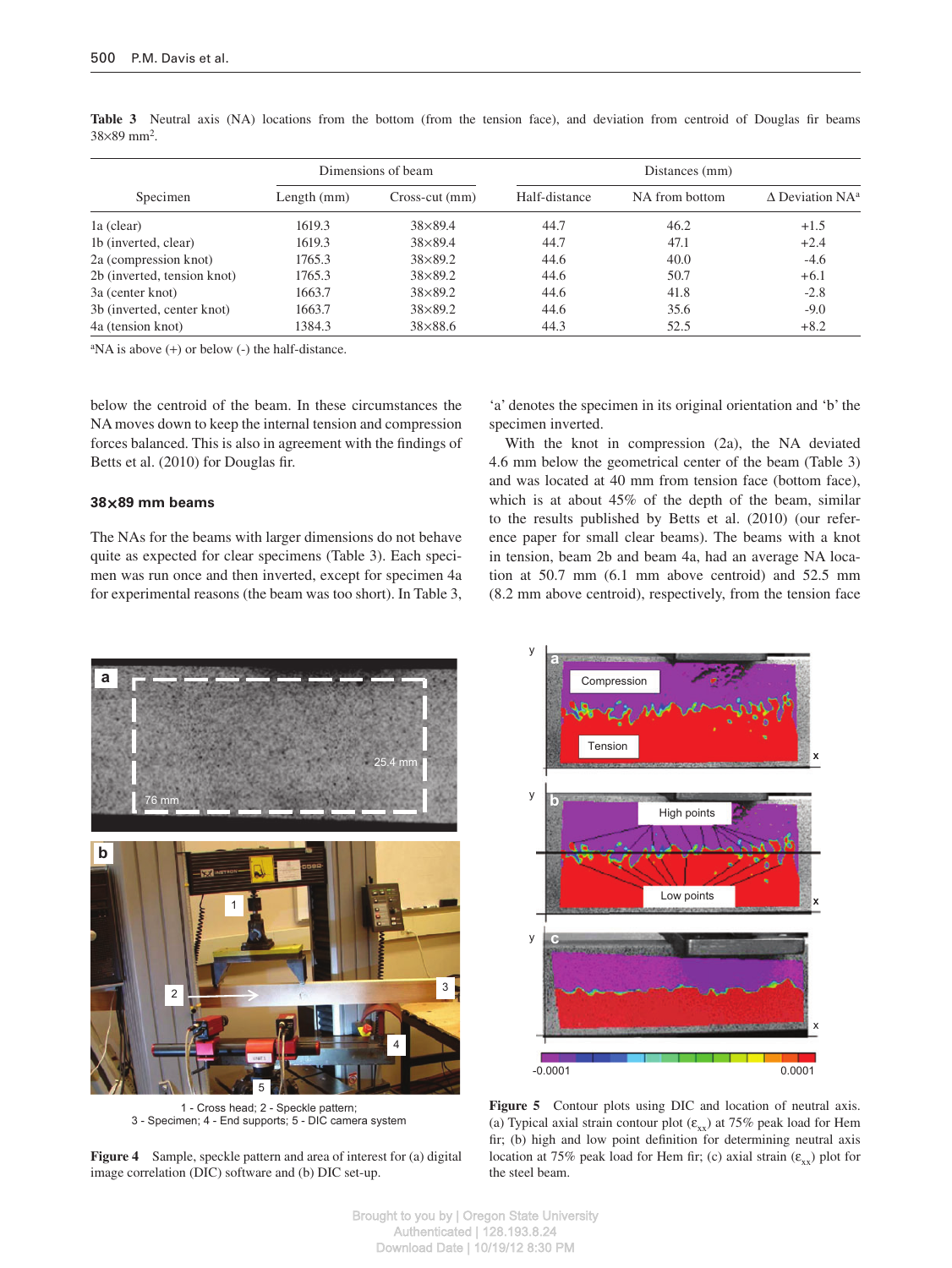

**Figure 6** Axial strain ( $\varepsilon_{xx}$ ) plots of Douglas fir beams showing the development of the neutral axis as a function of load. (a) For a 25×25 mm<sup>2</sup> clear beam and (b) for a  $38 \times 89$  mm<sup>2</sup> beam with a compression knot.

(above the centroid) in agreement with the reference paper. In beams that contained a knot in the center, namely 3a and 3b, the NAs deviated 2.8 and 9.0 mm from the centroid, respectively. This corresponds to an average location for the NA at 44% of the tension face. In the reference paper, NA was reported to move up and around a knot. The clear specimens (1a and 1b) have a NA located at approximately 52% of the depth of beam measured from the tension face. Accordingly, the location is slightly higher than the centroid of the beam, deviating from the data of reference paper. This deviation can be easily explained: for the  $25 \times 25$  mm beams in the reference paper,  $\text{MOE}_{\text{tensile}} > \text{MOE}_{\text{compr}}$ , so the NA is expected to be lower than the centroid. For larger wood beam sizes the opposite is true, i.e.,  $MOE_{tensile} < MOE_{compr}$ , so the NA is located above the centroid. The specimen geometry (square  $25 \times 25$  mm<sup>2</sup> small beams vs.  $38 \times 89$  mm beams) should not, in theory, affect the bending behavior of the beams. However, this statement is true only if the material is isotropic and homogeneous, prerequisites which are not fulfilled by wood. The shifts reported above are mainly attributable to the stiffness of wood in tension and compression.

## **Steel beam**

 The NA for a homogeneous isotropic specimen should be located at the centroid of the beam and should be a clear straight line along the length of the beam (Gere and

Timoshenko 1997), but this was not exactly the case in the present study. While the NA was much more clearly defined for the steel specimens than it was for the wooden beams, it was not perfectly straight as expected (Figure 5c). In addition, the NA location was 0.6 mm above the centroid, i.e., approximately 52% of the depth of the beam as measured from the tension face. The unexpected variations are possibly the result of imperfections in the metal or, more importantly, occurred because the steel specimen was not loaded to failure. Nevertheless, the steel specimen as an isotropic homogeneous material provides better means in comparison to wood (Figure 5c), thus its NA is more clearly defined than that of the wood beams (Figure 6a and b).

## **Development of the neutral axis (NA)**

On the basis of all tests of the  $25 \times 25$  mm<sup>2</sup> specimens, a trend was noticed for the NA development. The NA becomes more clearly defined as the bending progresses (Figure 6a). The contour plots in this Figure are software generated (see Experimental). As the data are imported step by step for various loading conditions, they are superimposed on the reference image. The NA development begins as a broad band and ultimately becomes a small, narrow band approximating a line. Accordingly, it is not a line at every loading phase, as it should theoretically be for isotropic materials. At one-quarter of the failure load, the neutral region is approximately  $20\%$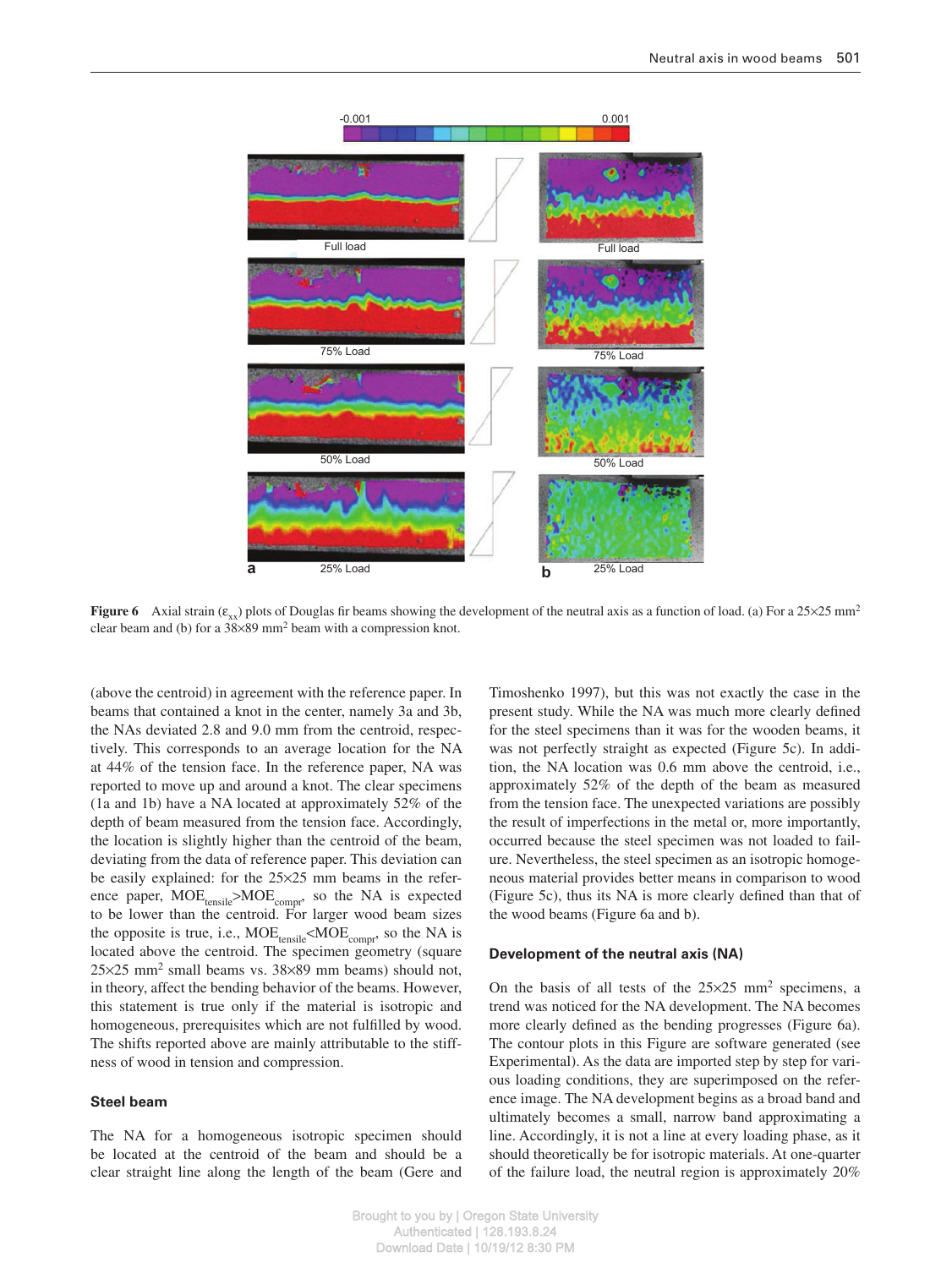|          |                              | $P_{max}$ (N) | NA from bottom<br>face (mm) | $\triangle$ Deviation NA <sup>a</sup> | Strain $\varepsilon$ |          |                          |
|----------|------------------------------|---------------|-----------------------------|---------------------------------------|----------------------|----------|--------------------------|
| Specimen | <b>Species</b>               |               |                             | (mm)                                  | Calculated           | Measured | $\Delta \varepsilon$ (%) |
|          | Douglas fir (clear)          | 2100          | 11.68                       | $-1.02$                               | 0.01010              | 0.01040  |                          |
| 2        | Hem fir (compression knot)   | 1200          | 15.75                       | $+3.05$                               | 0.00479              | 0.00785  | 40                       |
| 3        | Hem fir (tension knot)       | 2200          | 10.16                       | $-2.54$                               | 0.00564              | 0.00200  | 182                      |
| 4        | Southern yellow pine (clear) | 2700          | 11.68                       | $-1.02$                               | 0.01150              | 0.04000  | 71                       |
| 5        | Hem fir (clear)              | 2200          | 10.16                       | $-2.54$                               | 0.01210              | 0.03500  | 65                       |
| 6        | Alder (clear)                | 2700          | 11.18                       | $-1.52$                               | 0.00858              | 0.02620  | 67                       |
|          | Oak (clear)                  | 3700          | 11.43                       | $-1.27$                               | 0.01250              | 0.01660  | 24                       |

**Table 4** Maximum load, deviation of NA from centroid and comparison of theoretical and experimental results for strain at compression face for various small  $(25 \times 25 \text{ mm}^2)$  beams.

 $P_{\text{max}}$ , failure load; <sup>a</sup>NA is above (+) or below (-) the half-distance.

**Table 5** Material and geometrical properties, testing parameters, strain (at compression/top face) and comparison for all dimensional lumber  $(38\times89 \text{ mm}^2)$  beams tested.

| Specimen   | P(N) | $d$ (mm) | NA from bottom (mm) | $\Delta$ Deviation NA <sup>a</sup> (mm) | MOE (GPa) | $\epsilon$ (calc.) | $\epsilon$ (meas.) | $\Delta \varepsilon$ (%) |
|------------|------|----------|---------------------|-----------------------------------------|-----------|--------------------|--------------------|--------------------------|
|            | 2700 | 2.42     | 46.2                | $+1.5$                                  | 12.96     | 0.00060            | 0.00164            | 63                       |
| 1 inverted | 2871 | 2.60     | 47.1                | $+2.4$                                  | 12.82     | 0.00064            | 0.00180            | 65                       |
| 2          | 2221 | 2.58     | 40.0                | $-4.6$                                  | 10.00     | 0.00070            | 0.00260            | 72                       |
| 2 inverted | 3179 | 3.25     | 50.7                | $+6.1$                                  | 11.38     | 0.00073            | 0.00138            | 47                       |
| 3          | 3638 | 3.11     | 41.8                | $-2.8$                                  | 13.58     | 0.00086            | 0.00228            | 62                       |
| 3 inverted | 3965 | 3.59     | 35.6                | $-9.0$                                  | 12.82     | 0.00110            | 0.00210            | 46                       |
| 4          | 3471 | 3.49     | 52.5                | $+8.2$                                  | 11.58     | 0.00075            | 0.00168            | 56                       |
| Metal      | 2983 | 4.31     | 24.4                | $+0.6$                                  | 220.61    | 0.00060            | 0.00103            | 40                       |

P (load) and d (deflection) were taken in the linear portion of the loading. <sup>a</sup>NA is above (+) or below (-) the half-distance; ε (calc.), calculated (theoretical) strain; ε (meas.), measured strain; MOE, modulus of elasticity.

of the cross section; at one-half of the failure load, the neutral region has decreased to approximately 13% of the cross section; at three-quarters of the failure load, the neutral region is approximately 10% of the cross section, and at the maximum load the broad neutral band shrinks to a neutral plane.

The same trend was also seen in the  $38 \times 89$  mm<sup>2</sup> specimens (Figure 6b) but it is less pronounced. The neutral region is almost indistinguishable until the load reaches 50–75% of maximum (Figure 6b). In this loading region, the NA begins to be clear and the band narrows. Complete sets of images over the course of loading for all specimens can be found in Davis (2010).

## **Comparison of experimental and theoretical strains**

 The theoretical axial strain in each sample was calculated and compared to the experimental strain values (Tables 4 and 5). On average, the difference between the two values was somewhere between  $25\%$  and  $70\%$ . The deviations between the theoretical and measured strain oscillate in the range 3% and 182%. The high scattering of aberrations is a result of the ambiguous NA determination until the specimen approaches its maximum load. The equations used and all calculations (based on elastic beam theory) can be found in Davis (2010) . The calculations assume a linear distribution of stresses. As a result, strain values were taken at approximately half of the maximum load to ensure that the beams were still in the elastic region. However, as stated above, the NA is broad band rather than a line, and in this case the beam theory used will not be accurate.

# **Conclusions**

As would be expected, the NA for the  $25 \times 25$  mm<sup>2</sup> clear specimens was slightly lower than the centroid of the beam. Knots in the tension or compression zones cause the NA to deviate away from the knots. Similar observations were made for the  $38 \times 89$  mm<sup>2</sup> specimens with knots. The NA of the clear 38 × 89 mm specimens, however, was displaced above (and not below) the centroid. This is because  $\text{MOE}_{\text{tension}} < \text{MOE}_{\text{compr}}$ . More research is needed to confirm the presented preliminary results with a greater number of samples and specimens.

# **References**

- American Society for Testing and Materials (ASTM) (2009) D 143. Standard methods of testing small clear specimens of timber.
- American Society for Testing and Materials (ASTM) (2009) D 198. Standard methods of static tests of lumber in structural sizes.
- Bedford, A.M., Leichti, K.M. Mechanics of Materials. Prentice Hall, NJ, 2001.